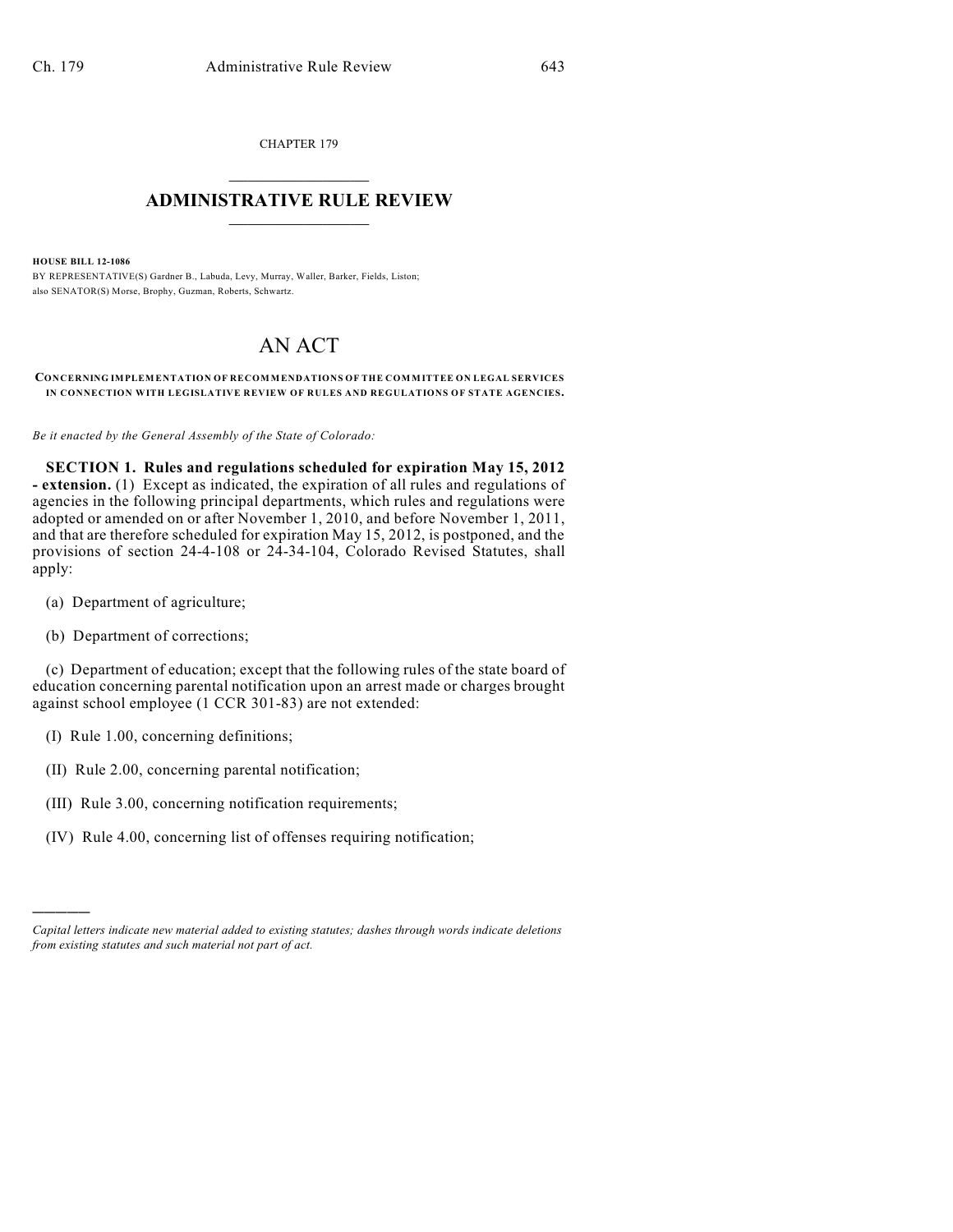- (d) Department of health care policy and financing;
- (e) Department of higher education;

(f) Department of human services; except that the following rule of the state board of human services, concerning rule manual volume 3, income maintenance, general requirements for citizenship and lawful presence (9 CCR 2503-1) is not extended: Rule 3.140.12 D. 14., concerning emergency applicants and crisis intervention program under the low-income energy assistance program (LEAP);

- (g) Department of labor and employment;
- (h) Department of law;
- (i) Department of local affairs;
- (j) Department of military and veterans affairs;
- (k) Department of natural resources;

(l) Department of personnel; except that the following rules of the department of personnel concerning the address confidentiality program (1 CCR 103-6) are not extended:

- (I) Rule 1.0, concerning introduction;
- (II) Rule 2.0, concerning definitions;
- (III) Rule 3.0, concerning application assistant designation;
- (IV) Rule 4.0, concerning participant telephone number and address changes;

(V) Rule 5.0, concerning expedited release of participant information to criminal justice officials or agencies;

- (VI) Rule 6.0, concerning public school enrollment and record transfers;
- (m) Department of public health and environment;
- (n) Department of public safety;
- (o) Department of regulatory agencies;
- (p) Department of revenue;
- (q) Department of state;
- (r) Department of transportation;
- (s) Department of the treasury.